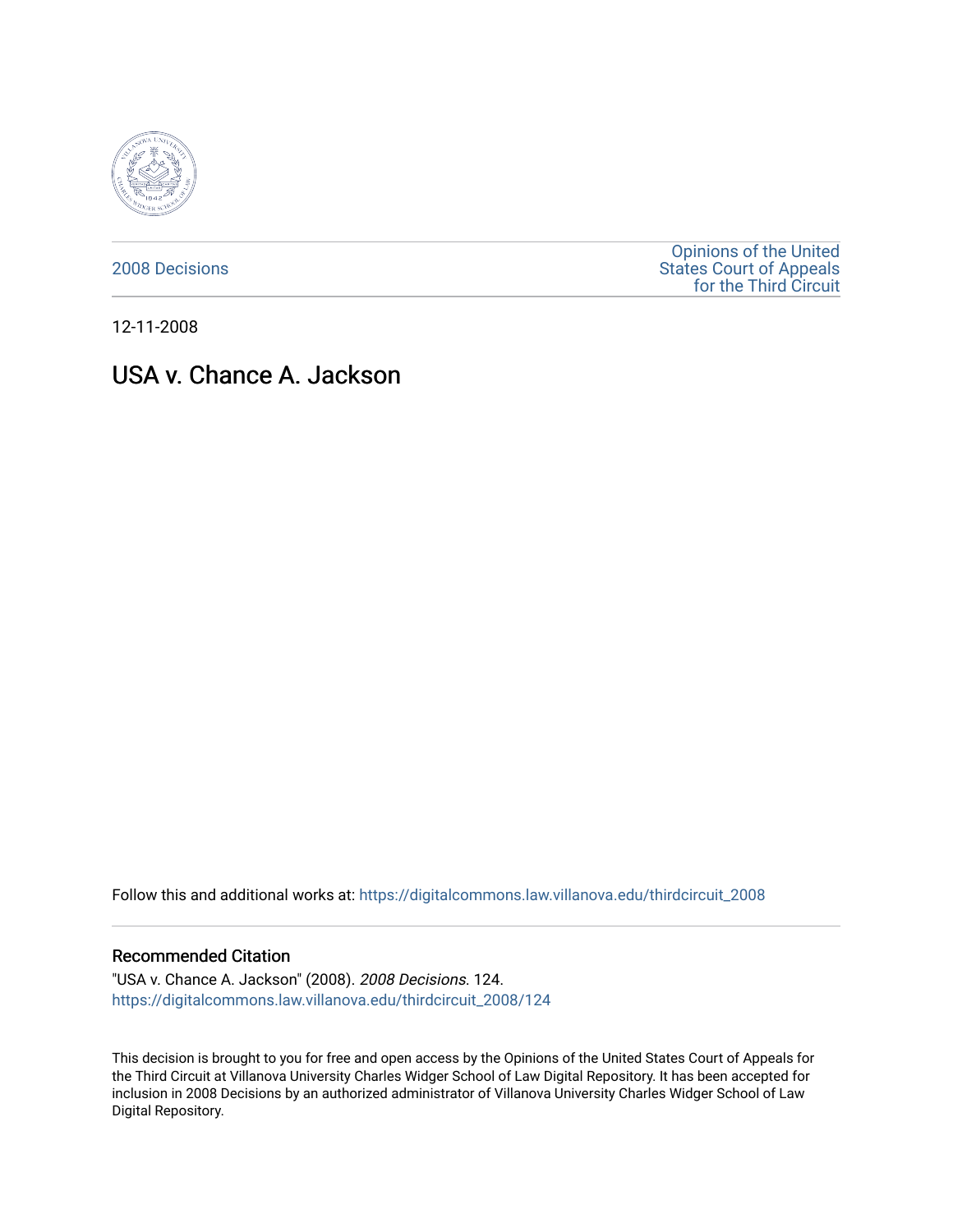### **HLD-16 NOT PRECEDENTIAL**

# UNITED STATES COURT OF APPEALS FOR THE THIRD CIRCUIT

No. 08-3007 \_\_\_\_\_\_\_\_\_\_\_

#### UNITED STATES OF AMERICA

v.

CHANCE A. JACKSON, Appellant

On Appeal from the United States District Court for the Eastern District of Pennsylvania (E.D. Pa. No. 04-cr-00087-001) District Judge: Honorable Jan E. Dubois

\_\_\_\_\_\_\_\_\_\_\_\_\_\_\_\_\_\_\_\_\_\_\_\_\_\_\_\_\_\_\_\_\_\_\_\_

\_\_\_\_\_\_\_\_\_\_\_\_\_\_\_\_\_\_\_\_\_\_\_\_\_\_\_\_\_\_\_\_\_\_\_\_

Submitted for Possible Summary Action Pursuant to Third Circuit LAR 27.4 and I.O.P. 10.6 November 26, 2008 Before: SCIRICA, Chief Judge, WEIS and GARTH, Circuit Judges

> (Filed: December 11, 2008) \_\_\_\_\_\_\_\_\_

# OPINION \_\_\_\_\_\_\_\_\_

PER CURIAM.

Chance A. Jackson appeals pro se from the District Court's post-judgment

order denying his motion for transcripts and other documents. We will summarily affirm.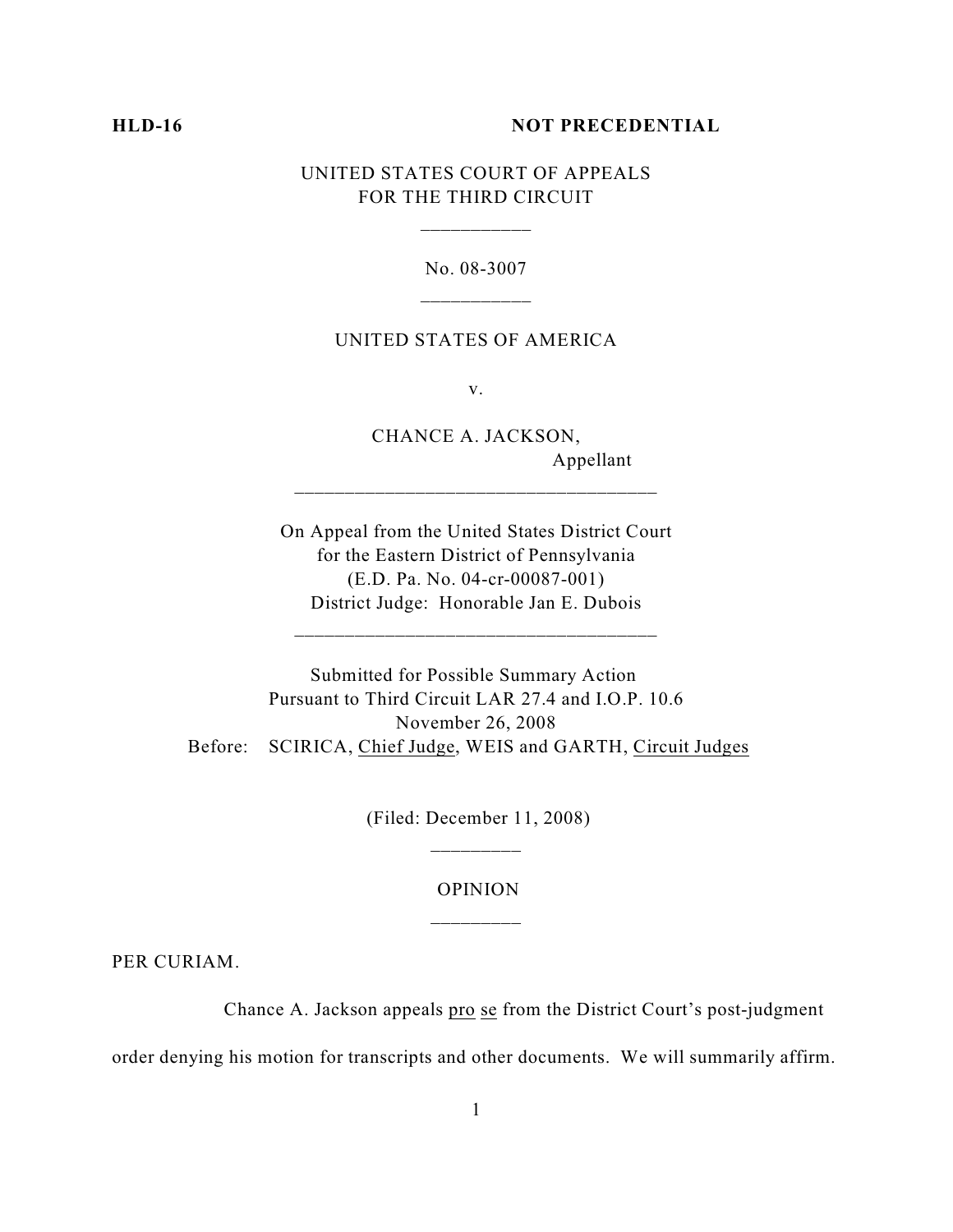See 3d Cir. LAR 27.4 and I.O.P. 10.6

In May 2005, Jackson pleaded guilty to possession of a firearm by a convicted felon and possession of cocaine base in violation of 18 U.S.C. § 922(g)(1) and 21 U.S.C. § 844(a), respectively, and the District Court sentenced him to 48 months imprisonment. Jackson later filed a motion challenging his sentence under 28 U.S.C. § 2255. During that proceeding, the District Court entered an order noting that Jackson had twice been provided with copies of his entire criminal file with the exception of two hearing transcripts and directing the Deputy Clerk to provide Jackson with copies of those transcripts as well. The District Court ultimately denied Jackson's § 2255 motion on November 15, 2006. Jackson appealed neither his sentence nor the denial of his § 2255 motion.

On May 19, 2008, Jackson filed the document at issue here, which again requested transcripts and the production of "all documents" pertaining to his criminal proceeding so that he could "produce a substantial and effective appeal." The District Court, construing the document as a motion for transcripts and other documents, denied it as moot by order entered May 21, 2008. Jackson appealed.<sup>1</sup>

Although this Court notified Jackson that this appeal would be submitted

<sup>&</sup>lt;sup>1</sup> We have jurisdiction under 28 U.S.C.  $\S$  1291 because the District Court's postjudgment order is effectively final. See Ohntrup v. Firearms Center, Inc., 802 F.2d 676, 678 (3d Cir. 1986). We review the District Court's denial of a motion for transcripts and other services at the Government's expense for abuse of discretion. See United States v. Roman, 121 F.3d 136, 143 (3d Cir. 1997).